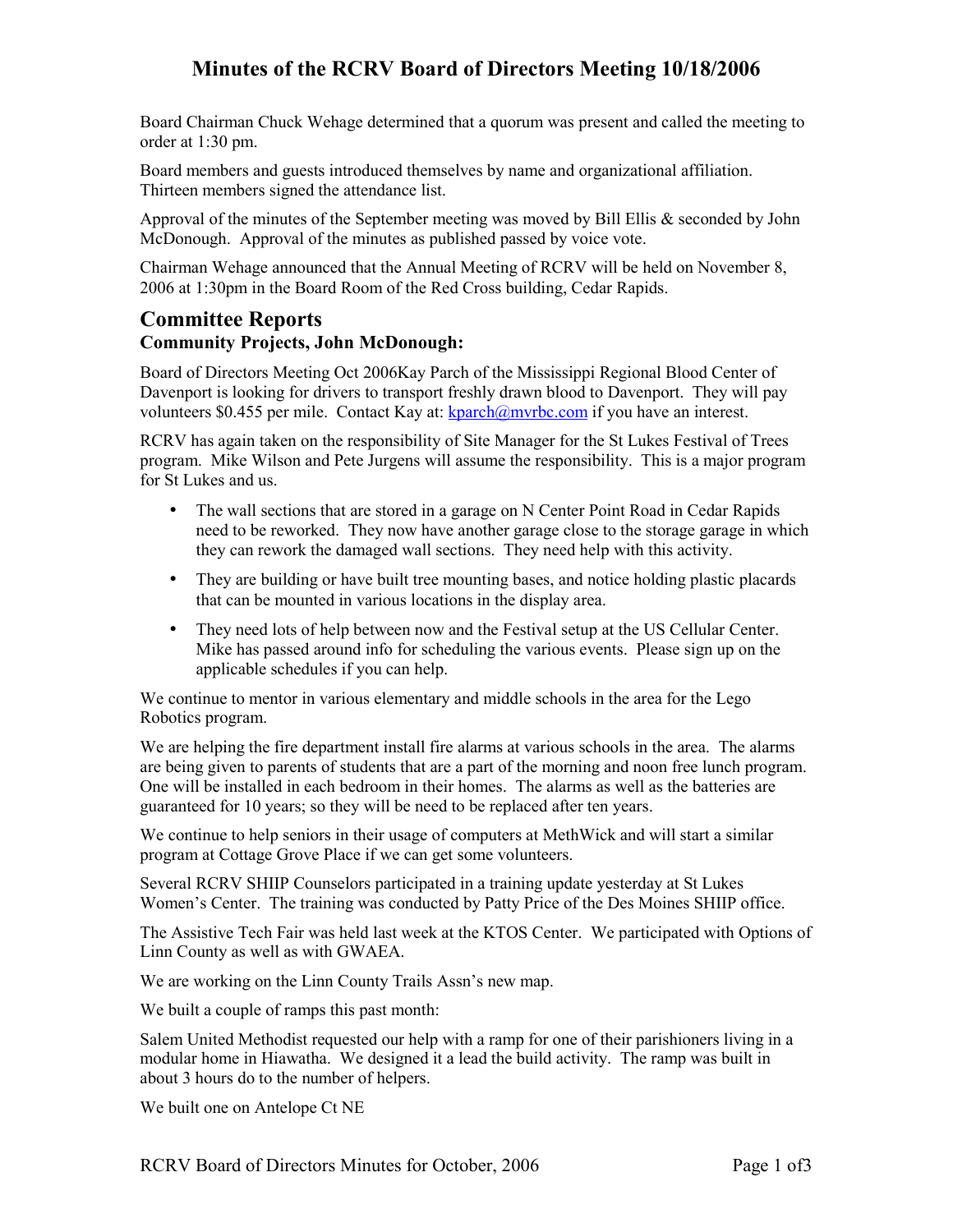# **Minutes of the RCRV Board of Directors Meeting 10/18/2006**

One for Mercy, one for St Lukes and one from University Hospitals have been requested.

We now have about 15 brackets that are used with our ramp designs. With the use of the bracket, all digging involved with ramp installation can be eliminated. The bracket is used at the bottom of each ramp to hold the bottom two posts secure.

If you can dream it, we can do it.

#### **Communications, Rod Thorpe:**

The newsletter has been printed and is expected to be mailed within the next week.

#### **Data Base, Jim Klein:**

Minor updates to the database were made for address changes. Provided the mailing list for the October issue of the newsletter.

We still have not resolved how to handle duplicate issues of the newsletter that are sent to husbands and wives who are both Collins retirees.

#### **Nominations, Vern Jackson:**

The committee has completed a list of candidates for RCRV offices. The nominees have been listed in the current newsletter.

An open discussion was held regarding the news reports about the financial troubles of the Science Station. No conclusions were reached.

## **Agency Reports**

#### **Red Cross, Joan Schaffer:**

The 2006 Annual Report of the Grant Wood Chapter has been published. Copies were made available to attendees.

The Red Cross has initiated a weekly Saturday blood drive, in order to reach those who work during the week and were not available to contribute during the normal Monday blood drive.

The World AIDS benefit will be held in December.

#### **Sixth Judicial District, Heidi Soethout:**

The next Ramp meeting will be held at 9:30am on November 6.

Corrections will hold a blood drive at their facility on October 31.

#### **Heart of Iowa, Myrna Loehrlein:**

Heart of Iowa is in the midst of inspections. Our license was due Sept 1, but the licensure visit was delayed because of our roof leak. We are also trying to qualify for level two on the state Quality Rating System. To do that, we have joined a federal food program - with paper work to choke a horse (pun intended). We are also having health and safety inspections and will receive the report on Thursday.

The Director, Assistant Director, Sara, and I attended the conference of the Iowa Association for the Education of Young Children and presented on the topic "When Mom and Dad Use Drugs."

#### **St Lukes Rehab, Denise Walker:**

No report.

#### **Old Business**

None.